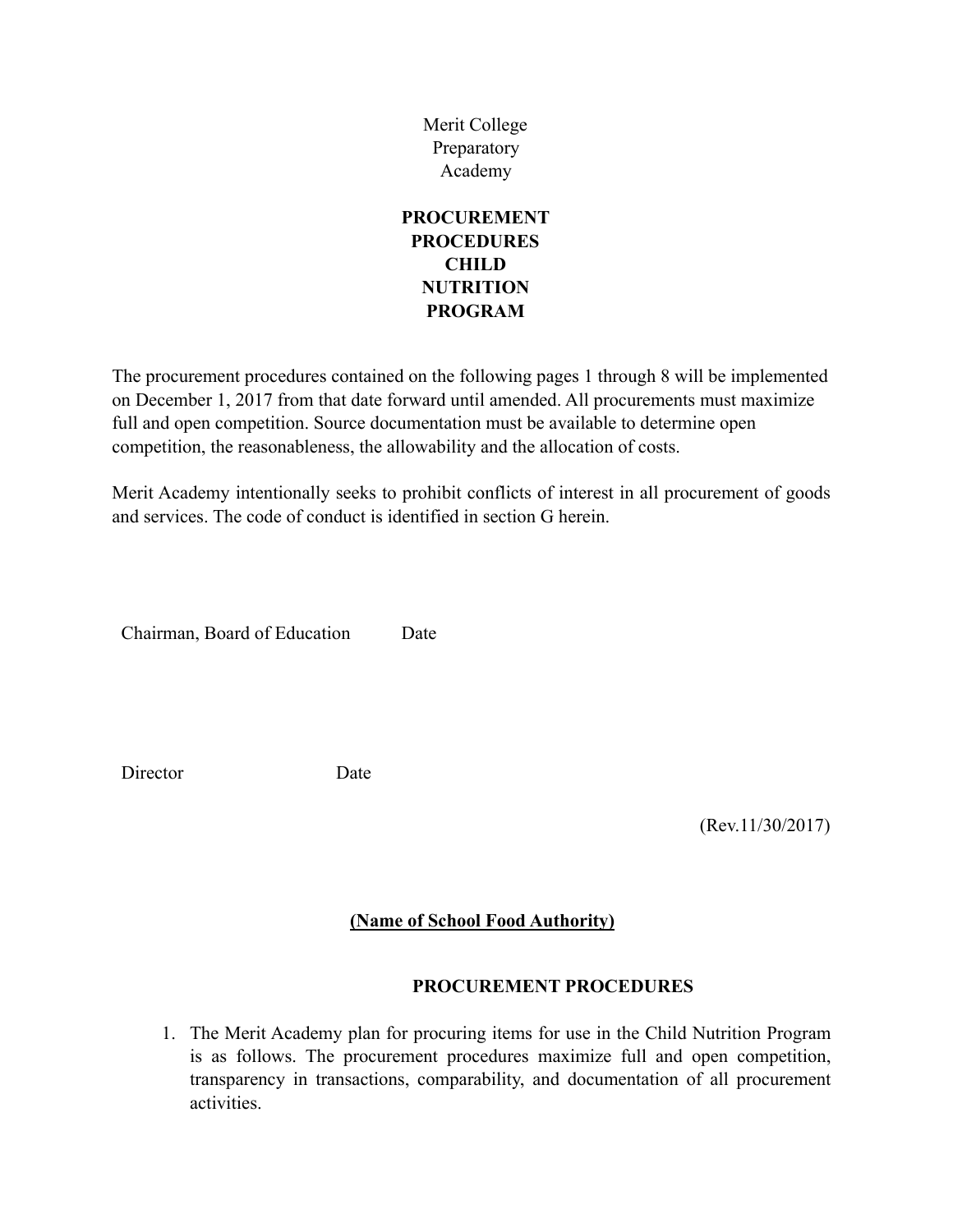- 2. If the amount of purchases is more than the small purchase threshold currently valued at \$10,000.00, formal procurement procedures will be used as required by 2 CFR 200.318-.326 and Utah State Procurement Code 63G-6a and Utah Administrative Code Title R33. Informal procurement procedures (small purchase) will be required for purchases under the most restrictive small purchase threshold as defined by the following: The individual procurement threshold is \$1,000. The "single procurement aggregate" threshold is defined as individual items costing less than \$1,000 and collectively less than \$3,500 (Federal Micropurchase Threshold). The "annual cumulative" threshold is \$50,000.
	- 3. The following procedures will be used for all other purchases:

| Category                                                                                                                                   | Procurement<br>Method | Evaluatio<br>n Used   | <b>Contract Award</b><br>Type           | Contract<br>Duration/<br>Frequency |
|--------------------------------------------------------------------------------------------------------------------------------------------|-----------------------|-----------------------|-----------------------------------------|------------------------------------|
| All perishable<br>and<br>non-perishable<br>foods and<br>Manual-All<br>Purpose<br>Cleaning<br>Supplies,<br>Paper and<br>Plastic<br>Supplies | Formal                | <b>Bottom</b><br>line | Cost-<br>reimbursable<br>plus fixed fee | Five years                         |
| Dish machine<br>Chemicals                                                                                                                  | Formal                | <b>Bottom</b><br>line | Fixed price<br>with price<br>adjustment | Five years                         |
| Small wares                                                                                                                                | Formal                | <b>Bottom</b><br>line | Fixed price                             | Five years                         |
| Capital<br>Equipment                                                                                                                       | Formal                | <b>Bottom</b><br>line | Fixed price                             | Five years                         |
| Fresh Bread                                                                                                                                | Formal                | <b>Bottom</b><br>line | Fixed price<br>with price<br>adjustment | Five years                         |

4. Formal bid procedures will be applied on the basis of: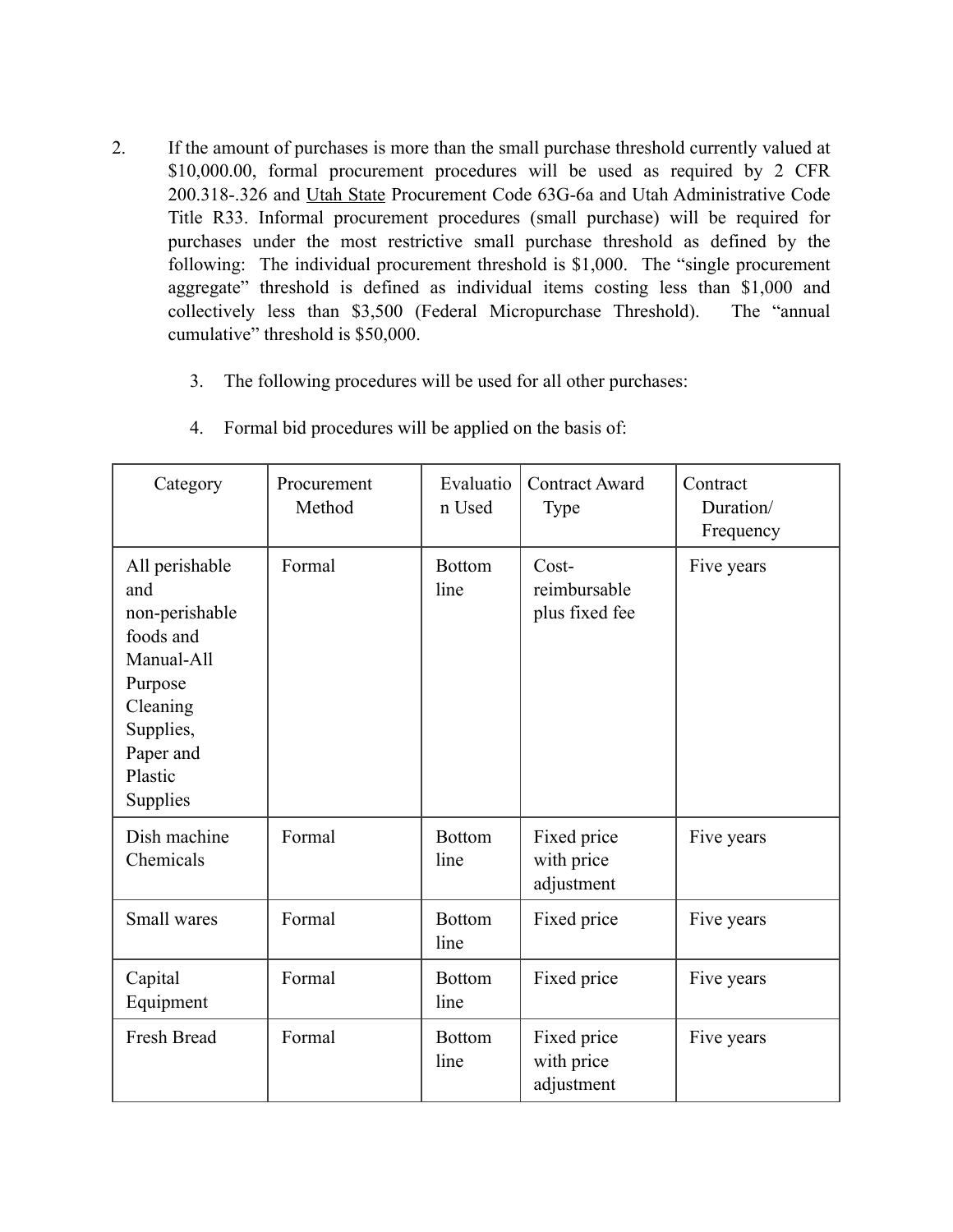| Milk and Dairy<br>Products      | Formal                                                                         | <b>Bottom</b><br>line   | Fixed price<br>with price<br>adjustment                                                  | Five years                                                                                                |
|---------------------------------|--------------------------------------------------------------------------------|-------------------------|------------------------------------------------------------------------------------------|-----------------------------------------------------------------------------------------------------------|
| <b>Office Supplies</b>          | District contract                                                              | <b>Bottom</b><br>line   | Cost<br>reimbursable<br>plus fixed-fee                                                   | Five years                                                                                                |
| Processing<br><b>USDA Foods</b> | Formal                                                                         | <b>Bottom</b><br>line   | Fixed price                                                                              | 1 year (must)<br>terminate on<br>June 30 each<br>year), plus 2 1<br>year renewals                         |
| <b>Emergency</b>                | Micro-purchase/<br>small purchase<br>procedures<br>(requires<br>authorized PO) | Price<br>reasonabl<br>e | No contract,<br>equitable<br>distribution,<br>transactions<br>limited to<br>\$3,500 each | As needed:<br><b>Approved</b><br>locations:<br>Walmart,<br>Winco, Sam's<br>Club, Costco,<br>Smiths, Reams |

1. Formal bid procedures will be applied on *the basis of an:* Individual School

2. Because of the potential for purchasing more than \$10,000, it will be the responsibility of the director of Merit Academy to document the amounts to be purchased so the correct method of procurement will be followed.

## **B.** When a formal procurement method is required, the following *COMPETITIVE SEALED BID in the form of an Invitation for Bid or COMPETITIVE PROPOSAL in the form of a Request for Proposal (RFP)* procedures will apply:

- An announcement of an **Invitation for Bid** *(IFB) or a Request for Proposal (RFP)*  will be placed in the (Newspaper/media, IPS Website, other internet source) to publicize the intent of the School Food Authority to purchase needed items. The advertisement for bids/proposals or legal notice will be run for 7 - 10 days.
- An advertisement is required for all purchases over the districts shall purchase threshold of \$10,000.00 The announcement (advertisement or legal notice) will contain a:
	- general description of items to be purchased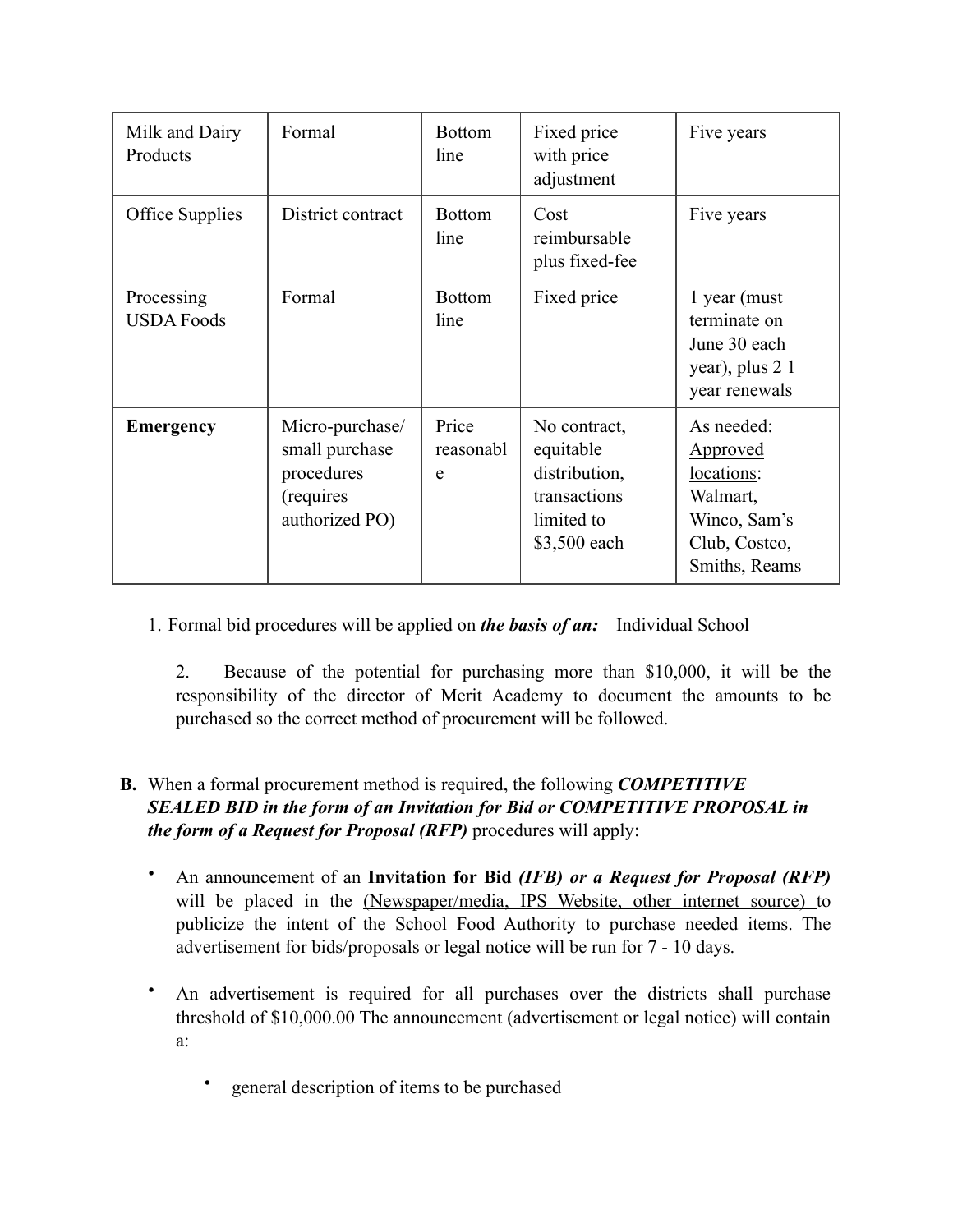- deadline for submission of questions and the date written responses will be provided including addenda to bid specifications, terms and conditions as needed
- date of pre-bid meeting, if provided, and if attendance is a requirement for bid award
- deadline for submission of sealed bids or proposals, and
- address of location where complete specifications and bid forms may be obtained.
- In an IFB or RFP*,* each vendor will be given an opportunity to bid on the same specifications.
- The developer of written specifications or descriptions for procurements will be prohibited from submitting bids or proposals for such products or services.
- The IFB or RFP will clearly define the purchase conditions. The following list includes requirements, not exclusive, to be addressed in the procurement document:
	- Contract period
	- SFA is responsible for all contracts awarded (statement)
	- Date, time, and location of IFB/RFP opening
	- How vendor is to be informed of bid acceptance or rejection
	- Delivery schedule
	- Set forth requirements (terms and conditions) which bidder must fulfill in order for bid to be evaluated
	- Benefits to which the School Food Authority will be entitled if the contractor can not or will not perform as required
	- Statement assuring positive efforts will be made to involve minority and small business
	- Statement regarding the return of purchase incentives, discounts, rebates, and credits to the School Food Authority's non-profit Child Nutrition account
	- Contract provisions as required in Appendix II to 2 CFR 200
	- Contract provisions as required in 7 CFR 210.21(f) for all cost reimbursable contracts
	- Contract provisions as required in  $7$  CFR  $210.16(a)(1-10)$ and 7 CFR 250.53 for Food Service Management Company contracts
	- Procuring instrument to be used are purchase orders from firm fixed prices after formal bidding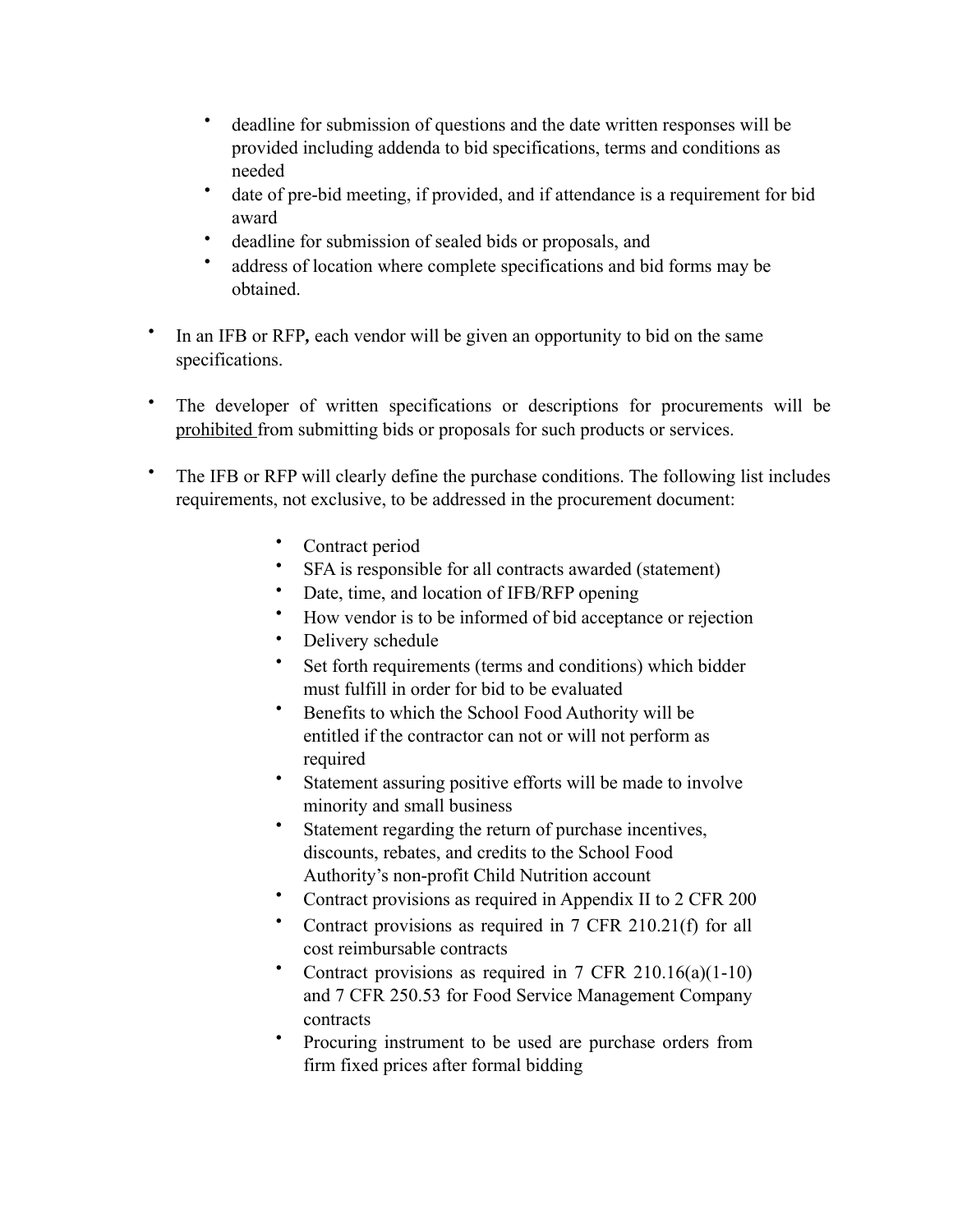- Price adjustment clause (tied to a standard index) (Consumer price index, or other as stated in terms and conditions for pricing and price adjustments)
- Method of evaluation and type of contract to be awarded solicitations using an invitation for bid are awarded to the lowest responsive and responsible bidder; requests for proposal are awarded to the most advantageous bidder/ offeror with price as the primary factor among factors considered
- Method of award announcement and effective date (if intent to award is required by State or local procurement requirements)
- Specific bid protest procedures including contact information of person and address and the date by which a written protest must be received
- Provision requiring access by duly authorized representatives of the School Food Authority, State Agency, United State Department of Agriculture, or Comptroller General to any books, documents, papers and records of the contractor which are directly pertinent to all negotiated contracts
- Method of shipment or delivery upon contract award
- Provision requiring contractor to maintain all required records for *three* years after final payment and all other pending matters (audits) are closed for all negotiated contracts
- Description of process for enabling vendors to receive or pick up orders upon contract award
- Provision requiring the contractor to recognize mandatory standards/policies related to energy efficiency contained in the State Energy Plan issued in compliance with the Energy Policy and Conservation Act (PL 94-165)
- Signed statement of non-collusion
- Signed Debarment/Suspension Certificate or statement included in contract or copy of Excluded Parties List System (EPLS).
- Provision requiring "Buy American" as outlined in 7 CFR Part 210.21(d); specific instructions for prior approval of all of non-domestic product (s).
- Specifications and estimated quantities of products and services prepared by SFA and provided to potential contractors desiring to submit bids/proposals for the products or services requested.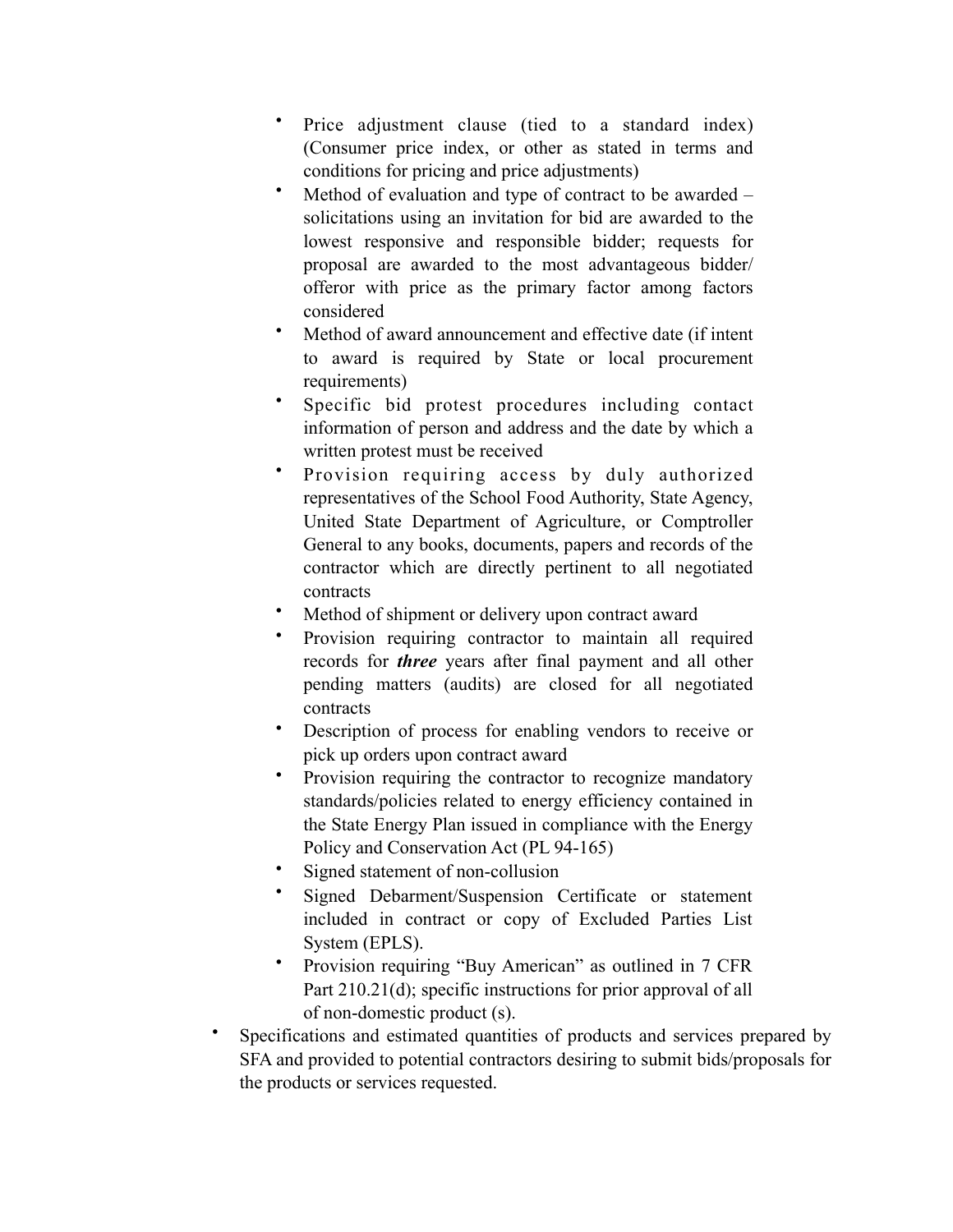- If any potential vendor is in doubt as to the true meaning of specifications or purchase conditions, interpretation will be provided in writing to all potential bidders by the nutrition director and date specified.
- The nutrition director will be responsible for securing all bids or proposals.
- The nutrition director will be responsible to ensure all SFA procurements are conducted in compliance with applicable Federal, State, and local procurement regulations.
- The following criteria will be used in awarding contracts as a result of bids/ proposals.
	- i. Price
	- ii. Quality Delivery (ie. quality, delivery, service, etc.)

In awarding an RFP, a set of award criterion in the form of a weighted evaluation sheet will be provided to each bidder in the initial bid document materials. Price alone is not the sole basis for award, but remains the primary

consideration among all factors when awarding a contract. Following evaluation and negotiations a firm fixed price or cost reimbursable contract is awarded*.*

- The contracts will be awarded to the responsible bidder/proposer whose bid or proposal is responsive to the invitation and is most advantageous to the SFA, price as the primary and other factors considered. Any and all bids or proposals may be rejected in accordance with law.
- The nutrition director is required to sign on the bid tabulation of competitive sealed bids or the evaluation criterion score sheet of competitive proposals signifying a review and approval of the selections.
- The nutrition director reviewing the procurement system to ensure compliance with applicable laws.
- The nutrition director is responsible for documentation the actual product specified is received.
- Any time an accepted item is not available, the nutrition director will select the acceptable alternate. The contractor must inform the nutrition director if a product is not available. In the event a non-domestic agricultural product is to be provided to the SFA, the contractor must obtain, in advance, the written approval of the product. The nutrition director must comply with the Buy American Provision. Once the contract is awarded and products are delivered, the kitchen staff will check labels to make sure the Buy American Provision is being met.
- Full documentation as to the reason an accepted item was unavailable, and to the procedure used in determining acceptable alternates, will be available for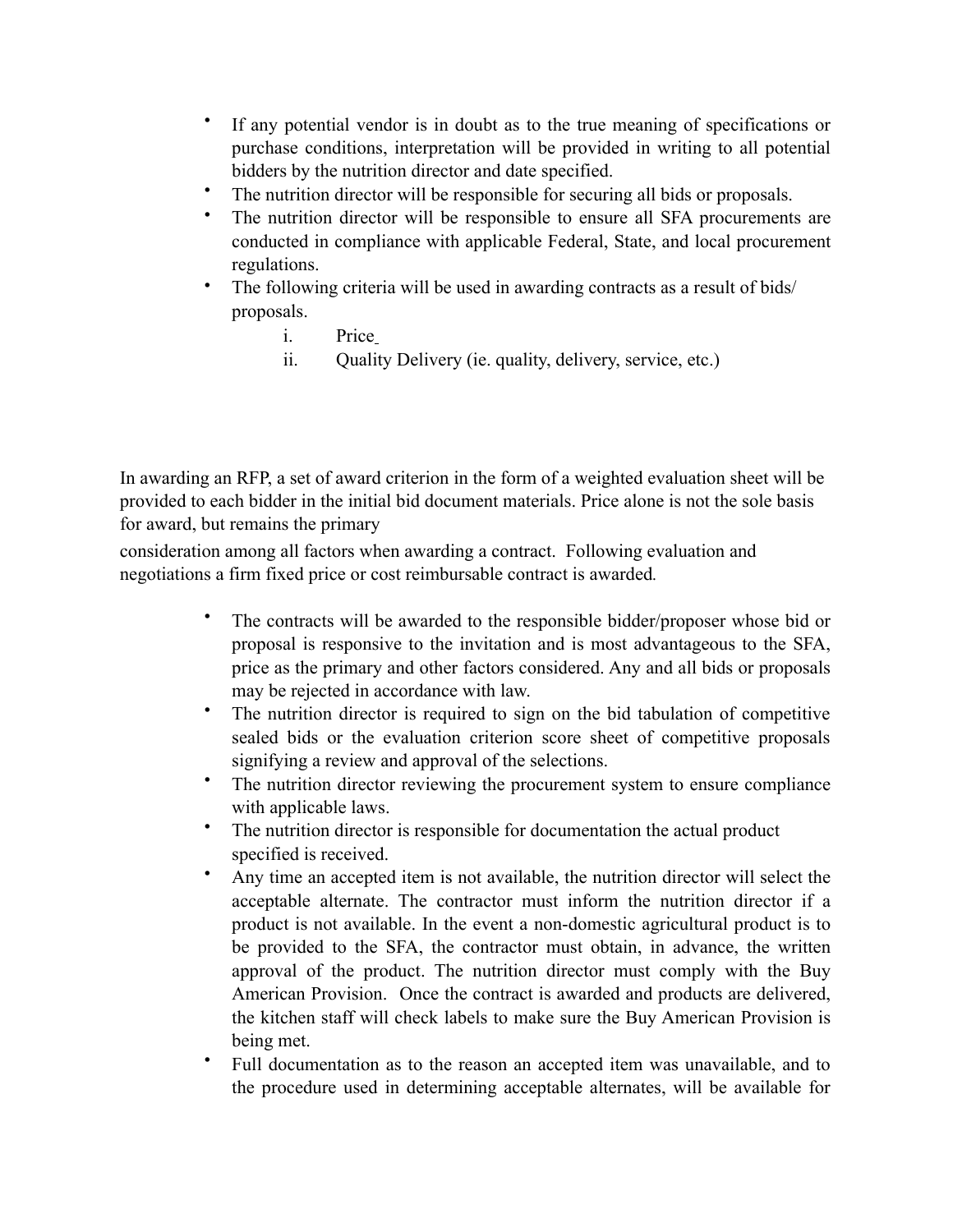audit and review. The person responsible for this documentation is the nutrition director.

- The nutrition director is responsible for maintaining all procurement documentation.
- **C.** If the amount of purchases for items is less than the district's small purchase threshold, the following, **SMALL PURCHASE PROCEDURES, including quotes,** will be used. Quotes from an adequate number of qualified sources will be required.

1. Written Specifications will be prepared and provided to the vendor.

2. Each vendor will be contacted and given an opportunity to provide a price quote on the same specifications. A minimum of two vendors shall be contacted.

3. The nutrition director will be responsible for contacting potential vendors when price quotes are needed.

4. The price quotes will receive appropriate confidentiality before award.

5. Quotes will be awarded by the nutrition director. Quotes awarded will be to the lowest and best quote based upon quality, service availability and price.

6. The nutrition director will be responsible for documentation of records to show selection of vendor, reasons for selection, names of all vendors contacted, price quotes from each vendor, and *written specifications.*

- 7. The nutrition director will be responsible for documentation that the actual product specified is received.
- 8. Any time an accepted item is not available, the nutrition director will select the acceptable alternate. Full documentation will be made available as to the selection of the acceptable item.
- 9. Bids will be awarded on the following criteria:
- a. Price is the main consideration
- b. Delivery schedule and time
- c. Quality of the product

The nutrition director is required to sign all quote tabulations, signifying a review and approval of the selections.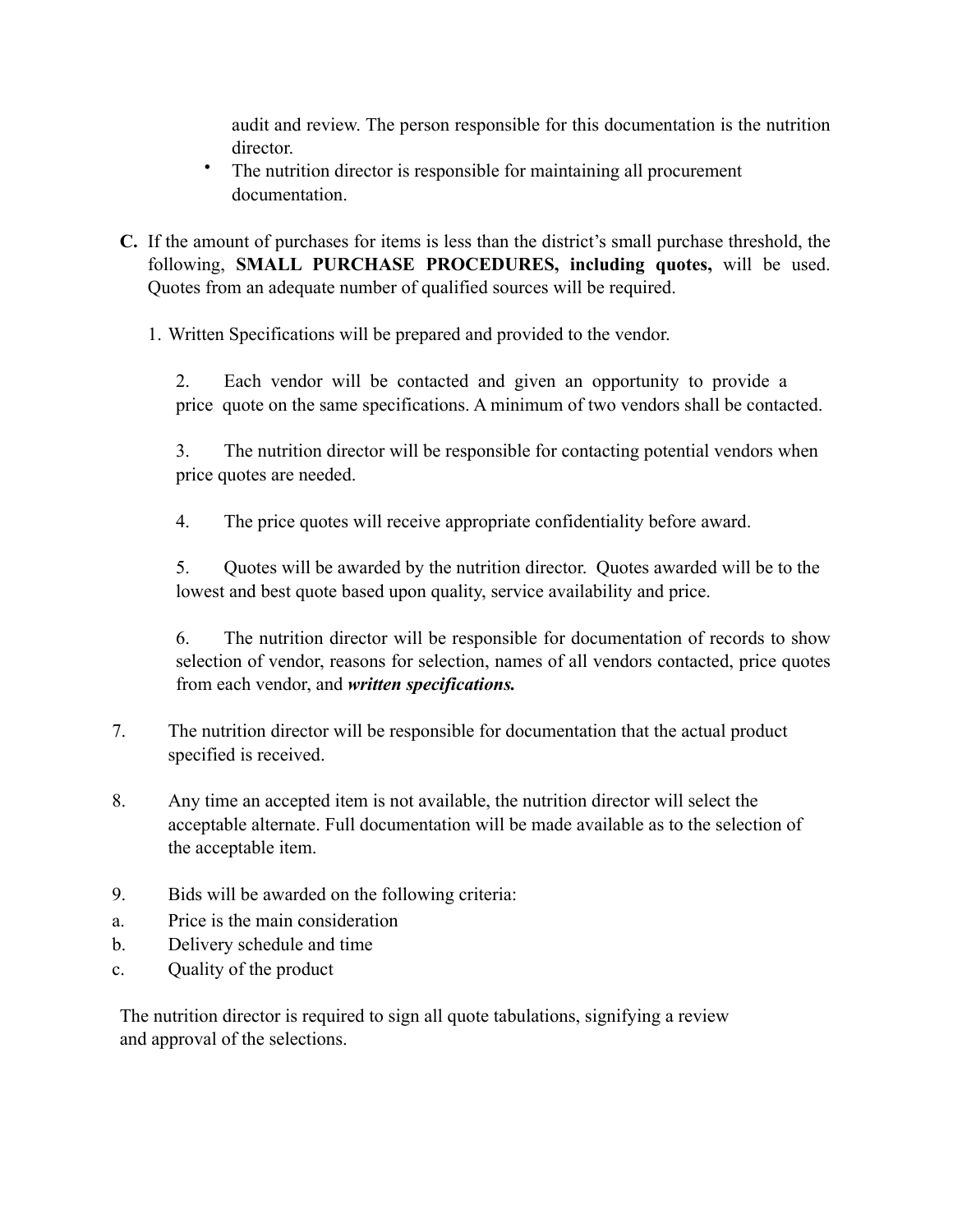- **D.** If items are available **only** from a single source *when the award of a contract is not feasible under small purchase, sealed bid or competitive negotiation,* **NON-COMPETITIVE PROPOSAL** procedures will be used:
	- 1. Written Specifications will be prepared and provided to the vendor.
- 2. The nutrition director will be responsible for the documentation of records to fully explain the decision to use the noncompetitive proposal. The records will be available for audit and review.
- 3. The nutrition director will be responsible for documentation that the actual product or service specified was received.
- 4. The nutrition director will be responsible for reviewing the procedures to be certain all requirements for using single source or noncompetitive proposals are met.
	- D. Non-competitive proposals shall be used for one-time purchases of a new food item in order to determine food acceptance by students and for samples for testing purposes. A record of non-competitive negotiation purchase shall be maintained by the nutrition director. The record of non-competitive purchases shall include, at a minimum, the following:
		- item name
		- dollar amount
		- vendor, and
		- reason for non-competitive procurement

A member or representative of the local Board of Education or Governing Board will approve, in advance, all procurements that result from noncompetitive negotiations.

**E.** Miscellaneous Provisions:

The School Food Authority agrees that the reviewing official of each transaction will be the business manager for Merit Academy.

Payment will be made to the vendor when the contract has been met and verified and has met the SFA's procedures for payment. (If prompt payment is made, discounts, etc. are accepted.)

Specifications will be updated as need.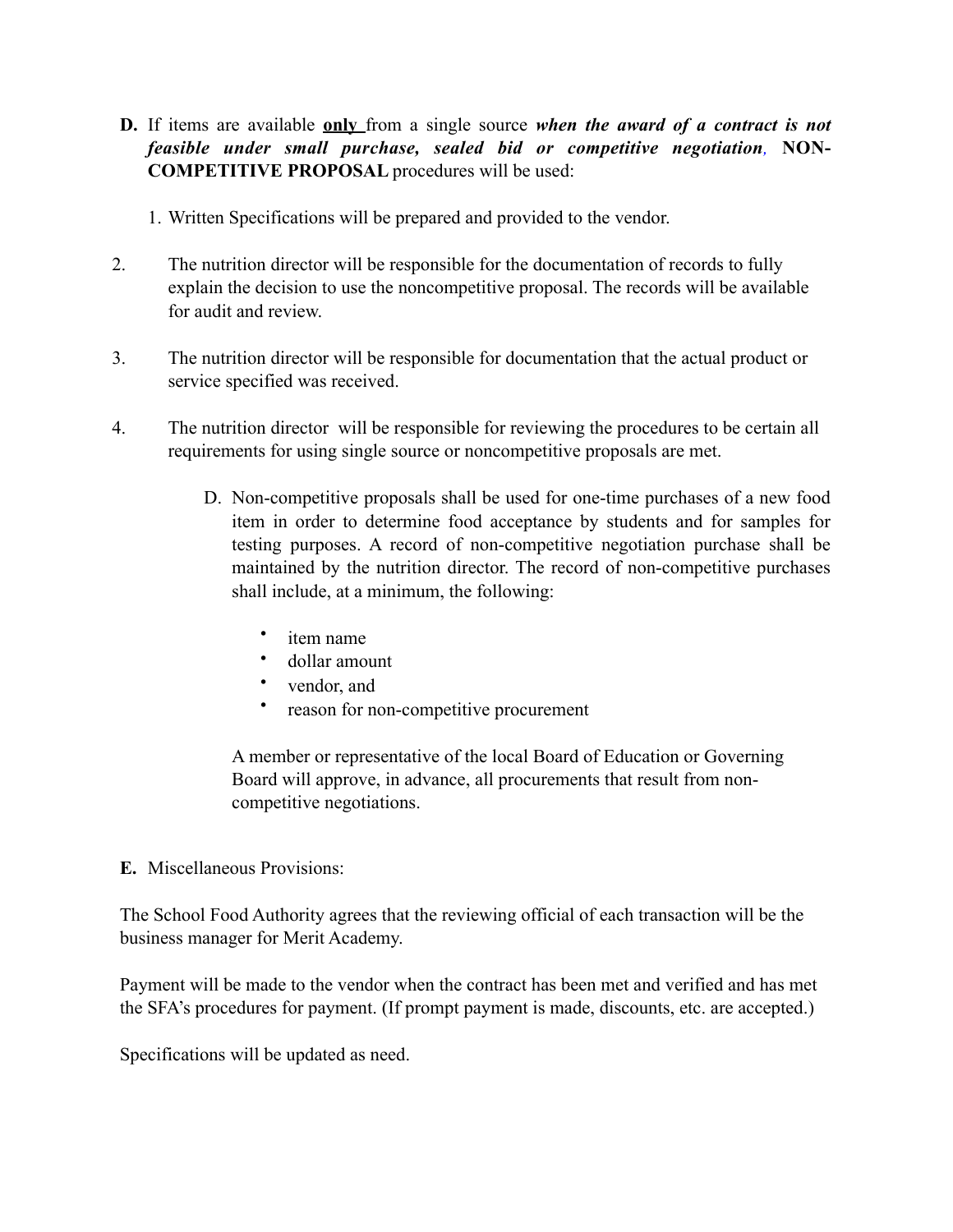If product is not as specified, the following procedure will take place:

Return for Credit

# **F. Emergency or "Pressing Need" Purchases**

1). If it is necessary to make a one-time emergency procurement to continue service or obtain goods, the purchase must be authorized using a purchase order signed by the business office of Merit Academy.. The following emergency procedures shall be followed. All emergency procurements shall be approved by the nutrition director. At a minimum, the following emergency procurement procedures shall be documented:

- item name
- dollar amount
- vendor, and
- reason for emergency

2). If it is necessary, in the course of a pressing need, to make an emergency purchase by means of "piggybacking" on the bid of another district, the following conditions must exist and approved procedures must be followed and appropriately documented as follows:

- The SFA originating the competitive procurement must have a "piggyback provision" in the original solicitation;
- Documentation of the emergency requiring the piggybacking must be maintained;
- Approval from the purchasing SFA's governing board will be obtained and documented;
- Approval from the SFA that originated the competitive procurement will be obtained and documented;
- Approval from the Vendor that was awarded the Contract (original solicitation) will be obtained and documented;
- Approval to piggyback will be obtained and documented from the governing board during a regularly scheduled meeting following the public notice;
- Notification to the Vendor of final approval will be documented and issued;
- A contract with the Vendor will be developed including:
	- i. The contractor shall agree to retain all books, records and other documents relative to the contract agreement for three (3) years after final payment,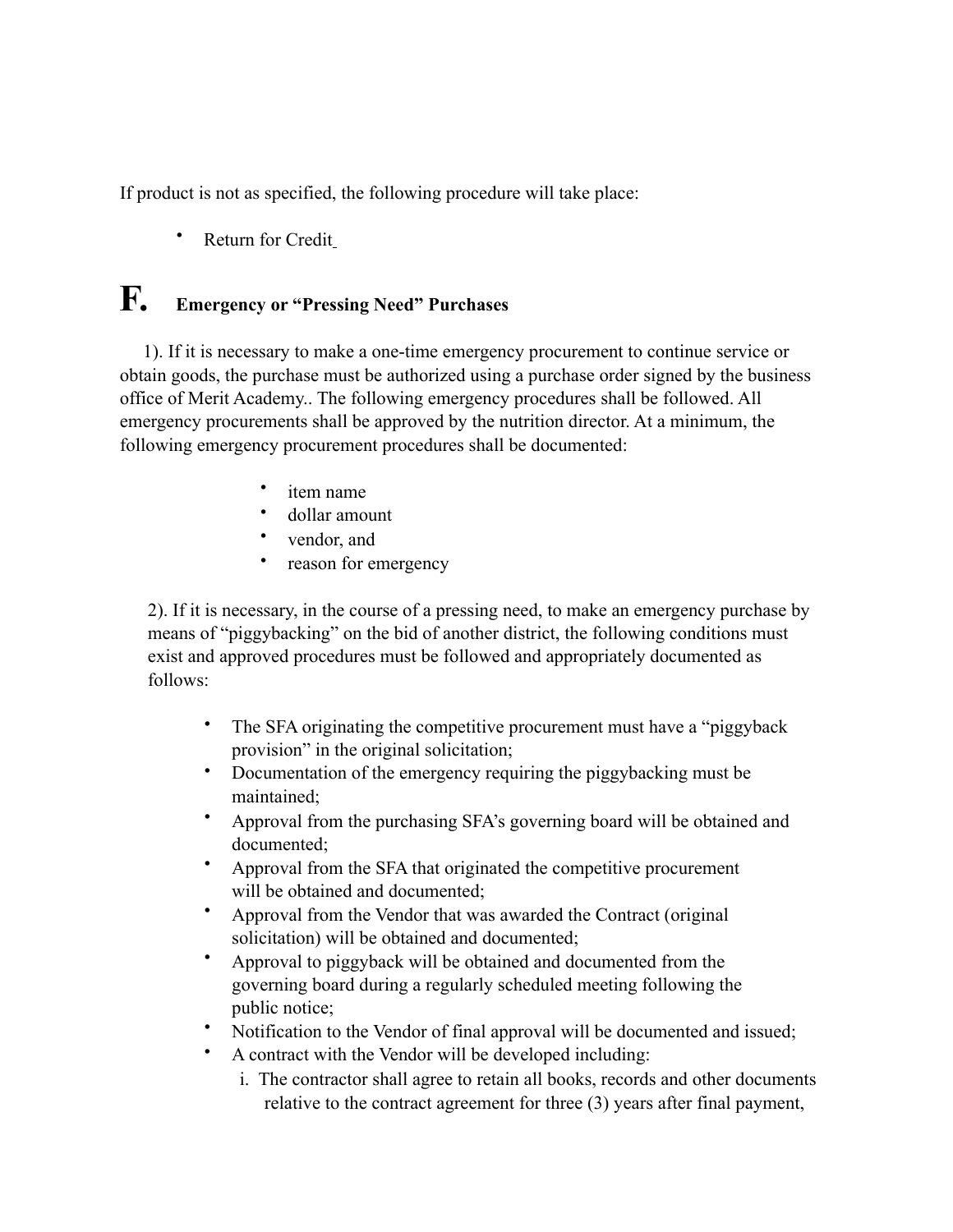or until audited by SFA, whichever is sooner. The SFA, its authorized agents, and/or State and/or USDA auditors shall have full access to and the right to examine any of said materials during said period.

**3).** The SFA shall agree to retain all books, records and other documents relative to the award of the contract for three (3) years after final payment. Specifically the SFA shall maintain, at a minimum, the following documents:

- Written rationale for the method of procurement;
- A copy of the original solicitation;
- The selection of contract type;<br>• The bidding and negotiation hi
- The bidding and negotiation history and working papers;
- The basis for contractor selection:
- Approval from the State agency to support a lack of competition when competitive bids or offers are not obtained;
- The basis for award cost or price;
- The terms and conditions of the contract;
- Any changes to the contract and negotiation history;
- Billing and payment records;
- A history of any contractor claims; and
- A history of any contractor breaches.
- **G.** The following conduct will be expected of all persons who are engaged in the awarding and administration of contracts supported by School Food and Nutrition Program Funds. These written standards of conduct include:
	- 1. No employee, officer or agent of Merit Academy shall participate in the selection or in the award or administration of a contract supported by program funds if a conflict of interest, real or apparent, would be involved.

Conflicts of interest arise when one of the following has a financial or other interest in the firm selected for the award:

- a. The employee, officer or agent;
- b. Any member of the immediate family;
- c. His or her partner;
- d. An organization which employs or is about to employ one of the above.
- 2. Merit academy employees, officers or agents shall neither solicit nor accept gratuities, favors, or anything of monetary value from contractors, potential contractors, or parties to sub-agreements.